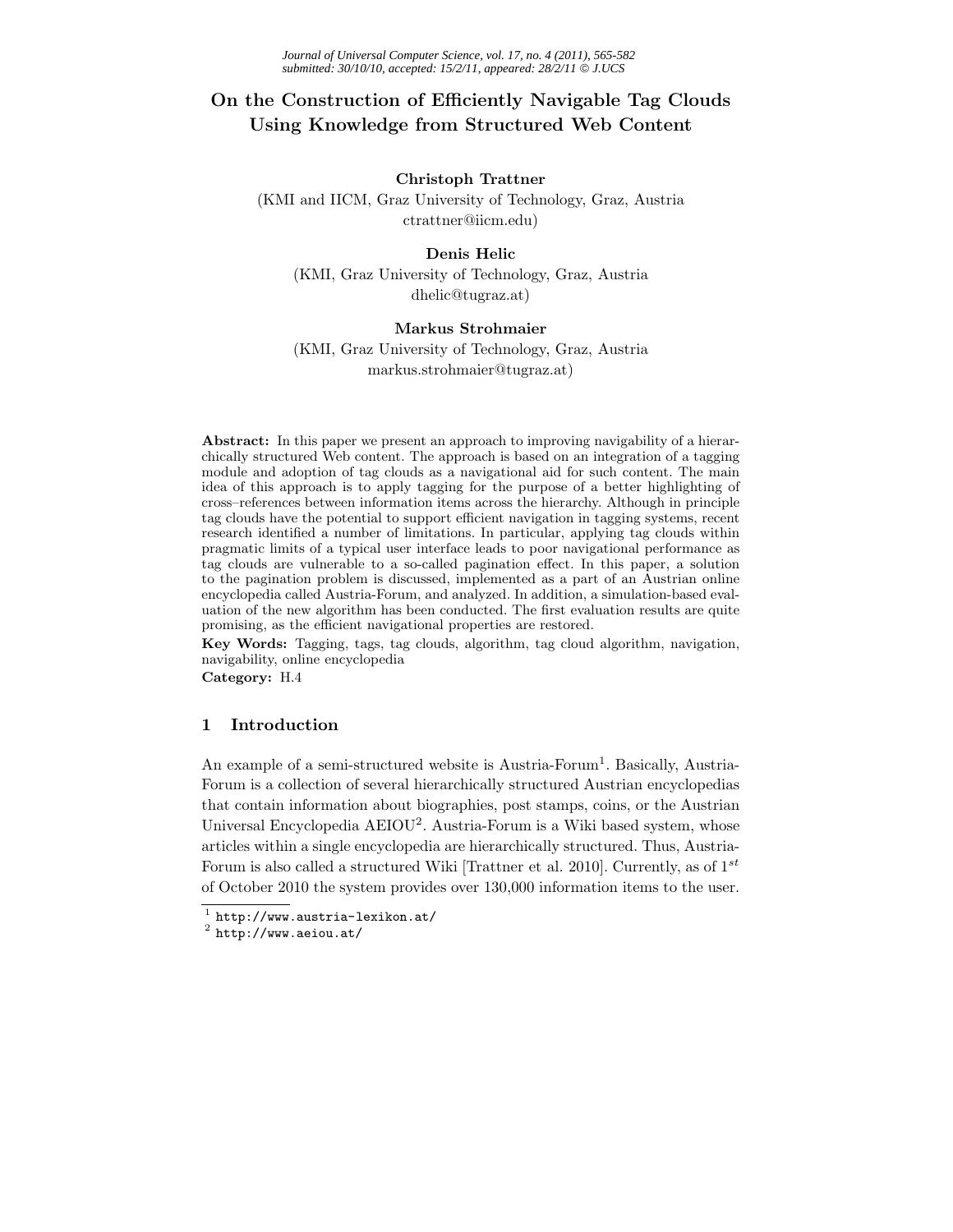Due to the hierarchical structure and the rapid growth of the system over the past few months, links between articles in different encyclopedias are sparse even though they might be related to each other. For example, there are several "Mozart" stamps in the Stamps encyclopedia. However, none of these articles has links to the "Mozart" biography, or "Mozart" coins because the articles are created and managed independently.

To tackle the problem of poor connectivity, a simple tagging mechanism was introduced to Austria-Forum [Trattner and Helic 2009]. In tagging systems people use free-form vocabulary [Hammond et al. 2005] to annotate resources with "tags" [Wu et al. 2006, Marlow et al. 2006, Us Saaed 2008]. This is either done for semantic reasons (e.g. to enrich information items with metadata), conversational (e.g. for social signaling) [Ames and Naaman 2007] or for organizational reasons (e.g. to categorize information items) [Körner et al. 2010]. Regardless of "why people tag" [Strohmaier et al. 2010, Nov and Ye 2010, Strohmaier 2008, Körner et al. 2010a, tags can be visualized in so-called "tag clouds". A tag cloud [Ames and Naaman 2007] is a selection of tags related to a particular resource. Upon clicking on a tag, a list of resources tagged with that tag is presented to users leaving them with a possibility to easily navigate to related resources. The main idea of including a tag module into Austria-Forum can best be described via the previously mentioned "Mozart" example. Suppose that users tag "Mozart" stamps, "Mozart" coins, "Mozart" biography, or any other document dealing with "Mozart" with a common tag, e.g. "Amadeus". Whenever users navigate to any of these articles a tag cloud containing all assigned tags is presented by the system. Thus, users can now click on "Amadeus" tag and this presents a list of all other articles tagged by that tag. Consequently, all articles tagged with "Amadeus" are now linked to each other, in fact, they are cross-linked across the hierarchical structure. Due to such indirect linking capabilities, tag clouds are sometimes applied to provide navigational support in tagging systems (cf. systems such as Flickr, Delicious, or BibSonomy).

Recently, in a number of studies tag clouds have been investigated from user interface [Mesnage and Carman 2009, Sinclair and Cardew-Hall 2008] and networktheoretic perspectives [Neubauer and Obermayer 2009]. These studies agree with regard to some interesting findings, such as the observation that current tag cloud calculation algorithms need to be improved. The ability of tag clouds to support "efficient" navigation under the consideration of pragmatic user interface limits, such as tag cloud size and pagination, is very poor [Helic et al. 2010]. In particular, the pagination effect causes the fragmentation of the network destroying the connected component and thus leaving a majority of resources unreachable.

In this paper, we present an approach to constructing tag clouds that support efficient navigation. This new algorithm is based on the idea of hierarchical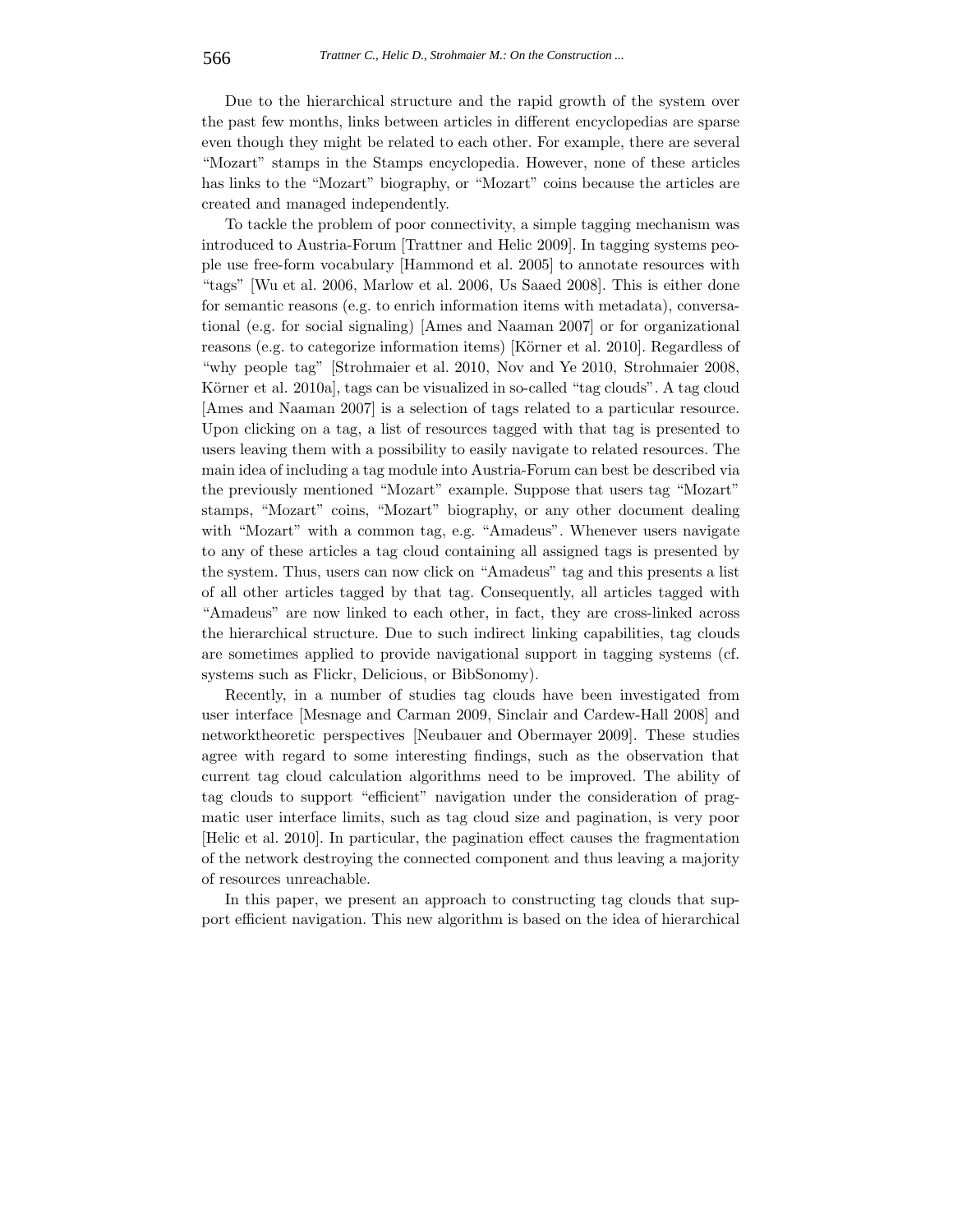network models that are known to be efficiently navigable [Kleinberg 2001]. The algorithm has been implemented in Austria-Forum as a general tool for improving connectivity and navigability of the system as a whole.

The paper is structured as follows: Section 2 presents a model for tag cloud based navigation. Section 3 discusses the problems of tag cloud based navigation and current tag cloud construction algorithms. Section 4 presents the idea of a new and optimized tag cloud calculation algorithm based on the ideas of a hierarchical network model within an online encyclopedia system called Austria-Forum. Section 5 provides an analysis of the potentials and limitation of this new approach. Section 7 gives some insights to related work in this field. Finally, Section 7 concludes the paper and provides an outlook for the future work in this area.

# **2 Model of Tag Cloud Navigation**

In this paper, the tagging data is modeled as a pair of the form (*r, t*), where *r* is a resource from the set of all resources *R*, and *t* is a tag of all tags *T*. Here, we do not take into account users as we concentrate only on links between resources imposed by tags assigned to those resources. The main navigational aid in a tagging system is a tag cloud and we denote it with *T C*. Formally, a tag cloud *T C* is a particular selection of tags from the tag set.

Due to user interface restrictions the number of tags within a tag cloud is usually limited to an upper bound. To model this situation we additionally introduce a factor *n* as a maximum number of tags in a tag cloud.

Usually, the most popular tags are assigned to a large number of resources – hundreds or even thousands of resources. When a user clicks on such a tag, tagging systems present a long paginated list of tagged resources. In most cases, 10–100 resources are presented to the users at once (see e.g. Delicious or Bibsonomy). To model these user interface limitation – that we refer to as the pagination from here on – we introduce a factor *k* that *k*-limits the resource list of tags within a tag cloud *T C*.

Finally, let us model the navigation process in a tagging system. Navigation in a tagging system might start from a home page where a system-global tag cloud is presented. Typically, tags with the highest global frequency are selected for inclusion in a tag cloud. Upon clicking on a particular tag a *k*-limited list of resources is shown. Once the user has selected a specific resource, the system transfers the user to the selected resource and presents a resource-specific tag cloud  $TC_r$ . The tags in such a resource-specific tag are selected according to the highest local frequency. In the next step, by selecting a tag from a given resourcespecific tag cloud, the system again presents a paginated list of resources and the user might continue the navigation process in the same manner as before (see Figure 1).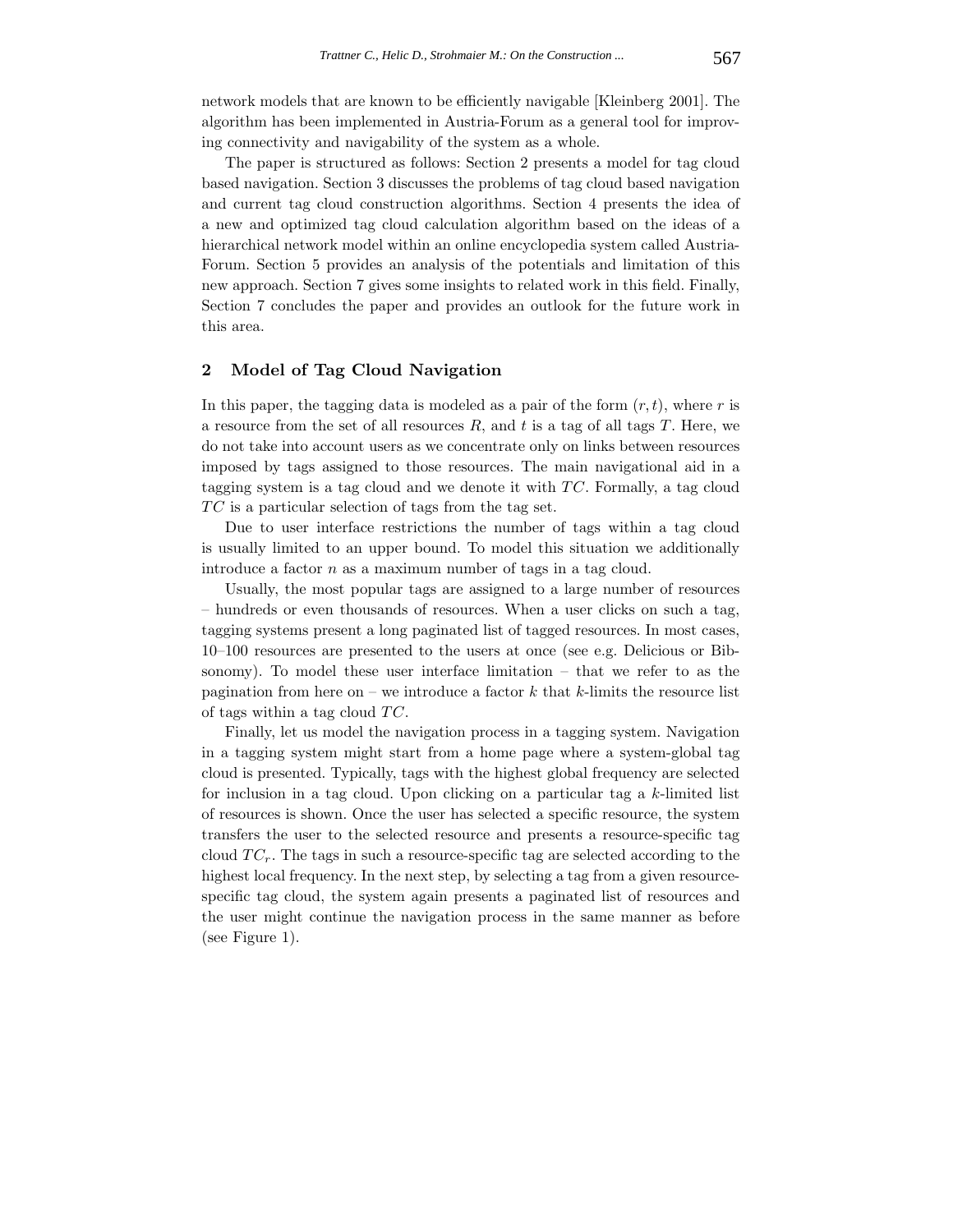

Figure 1: Resource specific tag cloud *T C<sup>r</sup>* and *k*-limited resource list *R* of tag *t* within Austria-Forum

# **3 Problems of Tag Cloud Navigation**

Resource-specific tag clouds are a simple way to connect resources within a tagging system, i.e. in a typical tagging system one can find nearly 99% of the resources interlinked with each other within a tag cloud network [Helic et al. 2010]. However, this simple approach to building tag clouds exhibits certain problems. In particular, resource-specific tag clouds are vulnerable to a so-called pagination effect [Helic et al. 2010]. In other words, by *k*-limiting the resource list of a given tag (with typical pagination values such as 5, 10, or 20), the connectivity of the tag cloud network collapses drastically. Practically, this leads to a situation where the tag cloud network consists of isolated network clusters (components) that are not linked to each other anymore. In other words, the users cannot reach one network fragment from another network fragment by navigating resource-specific tag clouds. One simple solution to this problem is to select resource for inclusion in a *k*-limited resource list uniformly at random [Helic et al. 2010]. For example, whenever the user clicks on a given tag in the tag cloud the system randomly selects *k* resources and presents them to the user. This leads to situation, that not always the same links are selected which leads to the situation that isolated network clusters are created [Helic et al. 2010]. As [Bollobás and Chung 1988, Helic et al. 2010] have shown this approach produces a random network that is, even for small values of *k*, completely connected.

#### **3.1 Navigable vs. Efficiently Navigable Tag Cloud Networks**

Another interesting issue in that context is the question if such randomly generated networks are also navigable. From a network-theoretic point of view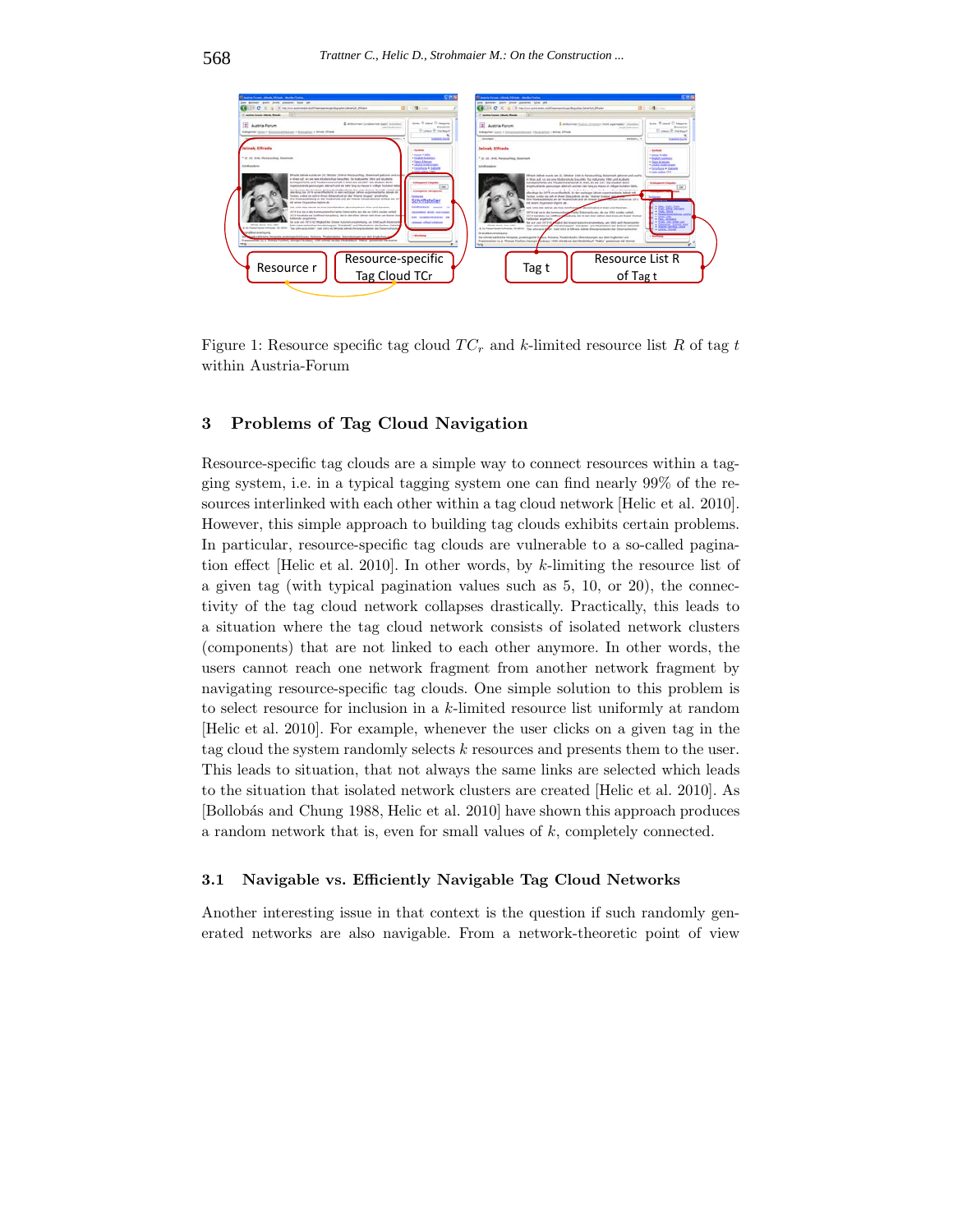

Figure 2: Hierarchical structure and URL addressing schema within Austria-Forum.

Kleinberg [Kleinberg 2000a, Kleinberg 2000b, Kleinberg 2001] showed that a navigable network can be formally defined as a network with a low diameter [Newman 2003] bounded by  $log(N)$ , where N is the number of nodes in the network, and an existing giant component, i.e. a strongly connected component containing almost all nodes. Additionally, Kleinberg defined an "efficiently" navigable network as a network possessing certain structural properties so that it is possible to design efficient decentralized search algorithms (algorithms that only have local knowledge of the network) [Kleinberg 2000a, Kleinberg 2000b, Kleinberg 2001]. The delivery time (the expected number of steps to reach an arbitrary target node) of such algorithms is polylogarithmic or at most sub-linear in N. Put short, in [Kleinberg 2001] Kleinberg also showed that naive random networks algorithms form network structures which require linear search time  $(O(N))$ , i.e. in the worst case one has to visit all N nodes within a network to reach a certain destination node, i.e. such networks are not efficient navigable. However, in [Kleinberg 2001] Kleinberg also showed that hierarchical network models generate networks which are navigable in polynomial of *O*(*logN*). Thus, we applied a hierarchical network model for tag cloud network generation in Austria-Forum to support efficient navigation.

#### **4 Algorithm**

#### **4.1 Tag Clouds Hierarchy**

We distinguish between two different types of nodes within Austria-Forum – category-page and sub-page nodes with sub-page nodes being hierarchy leaves (see Figure 2). Information items within Austria-Forum are hierarchically structured and addressable via a hierarchical URL schema.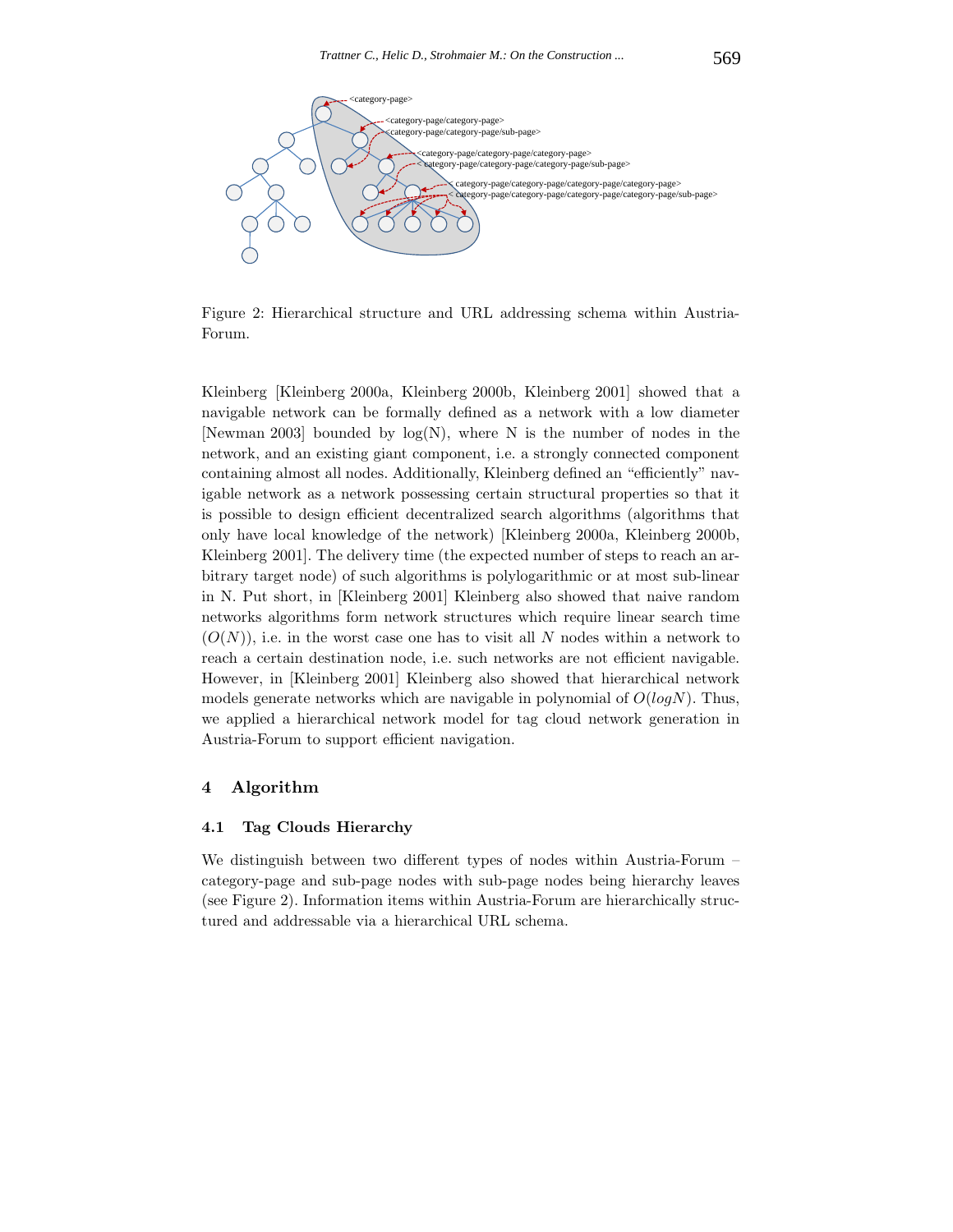The first component of the tag cloud generation algorithm in Austria-Forum simply follows the hierarchical data organization and constructs hierarchically organized tag clouds. The idea of this component is to provide more links between articles in one and the same category and to shorten the paths between categorypages and sub-pages. Thus, in order to generate a tag cloud for a particular category-page, the tags of all sub-categories and all sub-pages are aggregated recursively [Trattner and Helic 2009]. On the other hand, in order to generate a tag cloud for a particular sub-page, the resource-specific tag cloud calculation pattern is applied. The hierarchical tag cloud generation algorithm is shown in Algorithm 1 with  $t_f$  representing the local tag frequency.

| <b>Algorithm 1</b> Tag Cloud Calculation Algorithm                                               |
|--------------------------------------------------------------------------------------------------|
| getTagCloud: url. n                                                                              |
| <b>if</b> (url is category-page) then                                                            |
| $TC_r^n \leftarrow$ select top <i>n</i> tags sorted by $t_f$ where <i>r</i> .url.startsWith(url) |
| else                                                                                             |
| $TC_r^n \leftarrow$ select top <i>n</i> tags sorted by $t_f$                                     |
| end if                                                                                           |
| return $TC_r^n$                                                                                  |
|                                                                                                  |

#### **4.2 Addressing the Pagination Problem**

Hierarchical network models [Kleinberg 2001] are based on the idea that, in many settings, the nodes in a network can be organized in a hierarchy. The hierarchy can be represented as a *b*-ary tree and network nodes can be attached to the leaves of the tree. For each node *v*, we can create a link to all other nodes *w* with the probability p that decreases with  $h(v, w)$  where h is the height of the least common ancestor of *v* and *w* in the tree. Networks generated by this model are "efficiently" navigable [Kleinberg 2001].

The main idea of applying such a hierarchical network model is to reuse the hierarchical organization schema of articles in Austria-Forum as the basis for generating the link probability distribution *p* as described before. The hierarchical network model as introduced by Kleinberg takes a complete, balanced tree of nodes to obtain the link distribution. However, such an optimal model is typically not obtainable since real-word networks (cf. Open Directory Project<sup>3</sup>, Google Directory<sup>4</sup> or Yahoo! Directory<sup>5</sup>) form hierarchical structures which are

 $3$  http://www.dmoz.org/<br> $4$  http://directory.google.com/<br> $5$  http://dir.yahoo.com/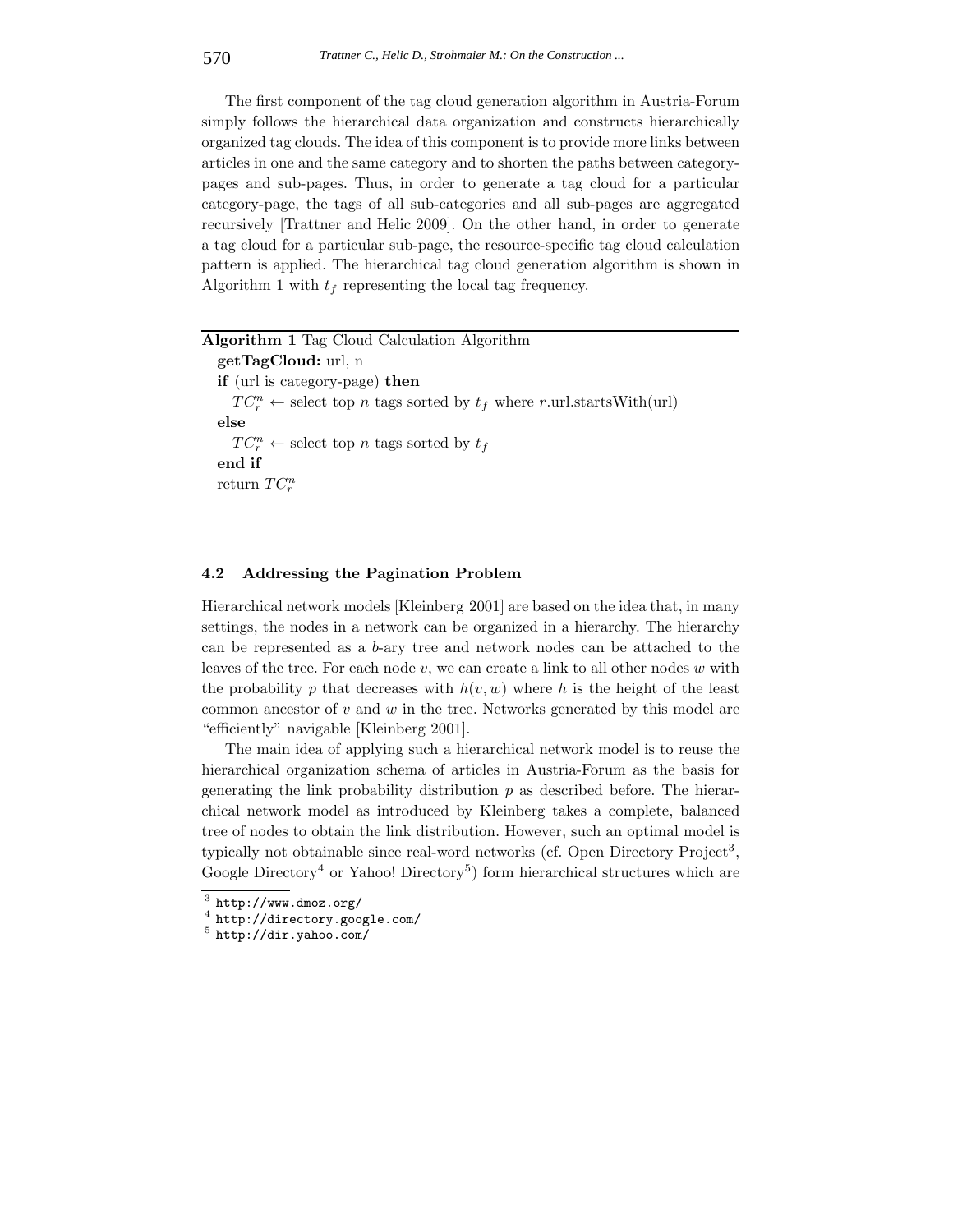

Figure 3: Out-degree distribution and node distribution of Austria-Forum resource hierarchy.

rarely complete nor balanced (cf. [Adamic and Adar]). For instance, in Austria-Forum the average branching factor is around 21 nodes ranging from 1 to over 14,000 nodes per category while the out-degree (branching factor) distribution of the hierarchy follows a power-law distribution (see Figure 3), which do not satisfy Kleinberg criteria such as a constant branching factor *b*. Thus, an algorithm implementing Kleinberg's model in our setting needs to work with intuitions and approximations.

The intuition which we followed with our algorithm is that the probability that an article is linked with other articles from the same category is higher than the probability that an article is linked with articles from other categories (cf. [Watts et al. 2002, Adamic and Adar, Kleinberg 2001]). Put short, this can be modeled by defining a link selection function that inter-links two nodes (articles) *v, w* according to a link probability function that is equal to  $p = e^{-dist(v,w)}$  (cf. [Watts et al. 2002]) and a distance function that is calculated as  $dist(v, w)$  =  $h_v + h_w - 2h(v, w) - 1$ , where  $h_v, h_w$  are the heights of two nodes  $v, w$  in the hierarchy and where  $h(v, w)$  is the height of the least common ancestor of the nodes *v, w* in the hierarchy (cf. [Adamic and Adar]). In Algorithm 2 the actual algorithm is presented.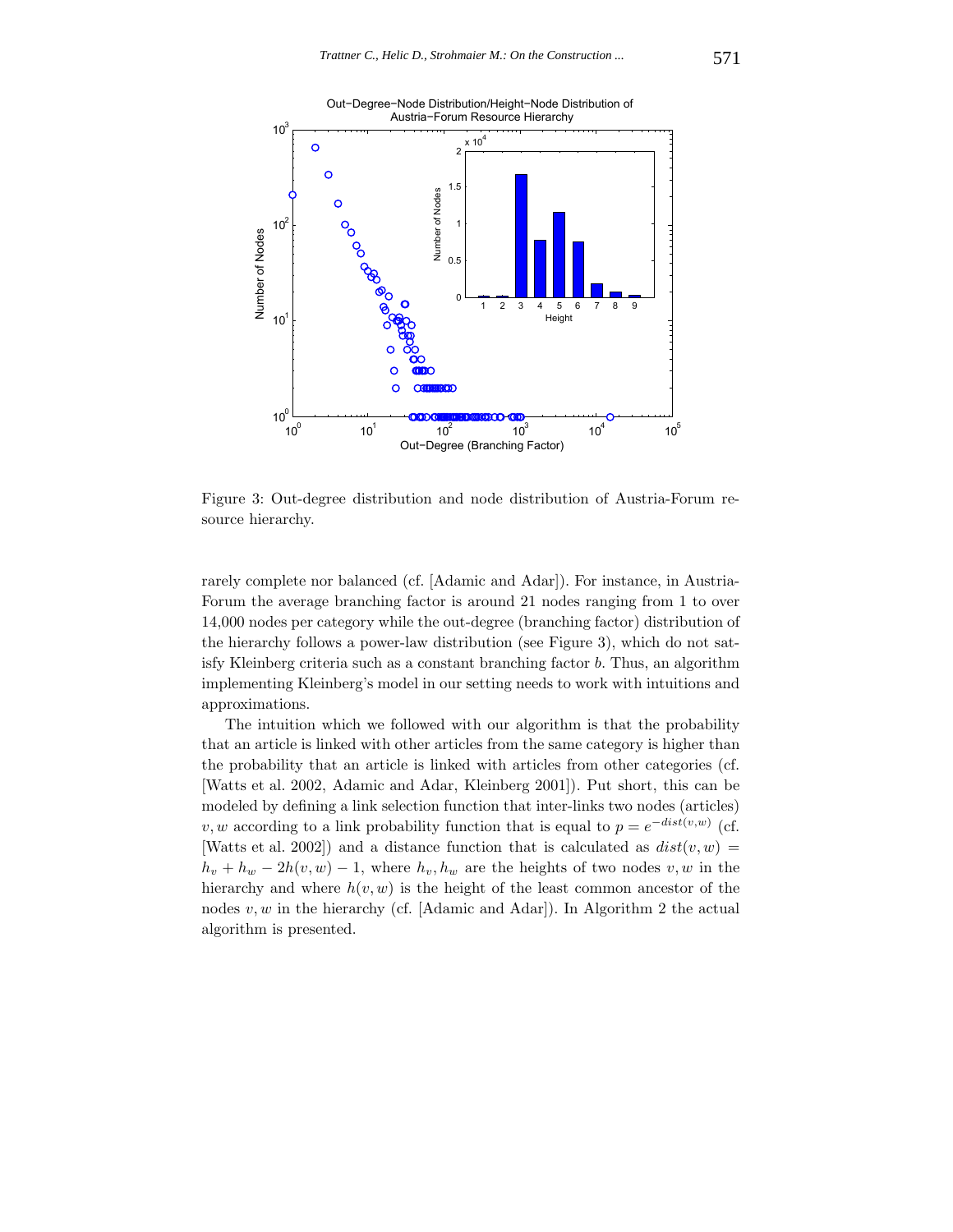**Algorithm 2** Resource List Calculation Algorithm

For any given node  $r(t) \in R$  in the resource hierarchy R, where t is the tag applied to this node, we find all other nodes  $r_i(t) \in R$  and calculate dis $t \text{ance } dist(r(t), r_i(t)) = h(r(t)) + h(r_i(t)) - 2h(r(t), r_i(t)) - 1.$  For all found nodes  $r_i(t) \in R$  we put  $r_i(t)$  according to the distance  $dist(r(t), r_i(t))$  into clusters  $cl_x = [r_i, ..., r_j]$  and store these clusters into an array  $rdist(i)_{r(t)} =$  $[cl_{dist_1}, ..., cl_{dist_{n-1}}]$ . Now, to select *k* links from the resource list, we generate *k* random numbers  $i_k = 1$  ... size of  $(rlist(i)_{r(t)})$  with a probability density function  $p = e^{-x}$  with  $x = 1$  ... sizeof( $rdist(i)_{r(t)}$ ) and select *k* clusters  $cl_{i_k} \in rdist(i_k)_{r(t)}$ returning for each cluster just one element which is selected uniform at random.

### **5 Evaluation**

To evaluate the presented algorithm, we developed a theoretical framework that integrates the following two modules:

- **–** a **network-theoretic module** based on the Stanford Snap<sup>6</sup> library to calculate and evaluate network properties such as the size of the Largest Strongly Connected Component (LSCC) or the Effective Diameter (ED) [Helic et al. 2010] of the tag cloud network
- **–** and a **searcher module** which implements a hierarchical decentralized searcher to simulate "efficient" tag cloud driven navigation.

#### **5.1 Datasets**

In the following section we describe the tag cloud networks which were generated and used for further evaluations. Basically, five different types of tag cloud networks were generated (see Table 1). They all vary in the way how the tag cloud and the resource list is calculated. Since one of our recent studies [Helic et al. 2010] showed that limiting the tag cloud to practically feasible sizes (e.g. 5, 10, or more) does not influence navigability, we set the tag cloud size in our experiments to a fixed value of  $n = 30$  which is actually also the size of the tag clouds of Austria-Forum live system. Contrary, we varied the value *k*, i.e. the maximum number of links in the resource list, to  $k = 15, 50, 100$ , which is expected to impair navigability [Helic et al. 2010].

**Dataset N (=Naive)**: This tag cloud network simulates the most common and naive tag cloud and resource list calculation approach used these days in tagging systems [Helic et al. 2010]. In other words, the tag cloud calculation algorithm in this model follows a simple TopN approach displaying the most

 $6$  http://snap.stanford.edu/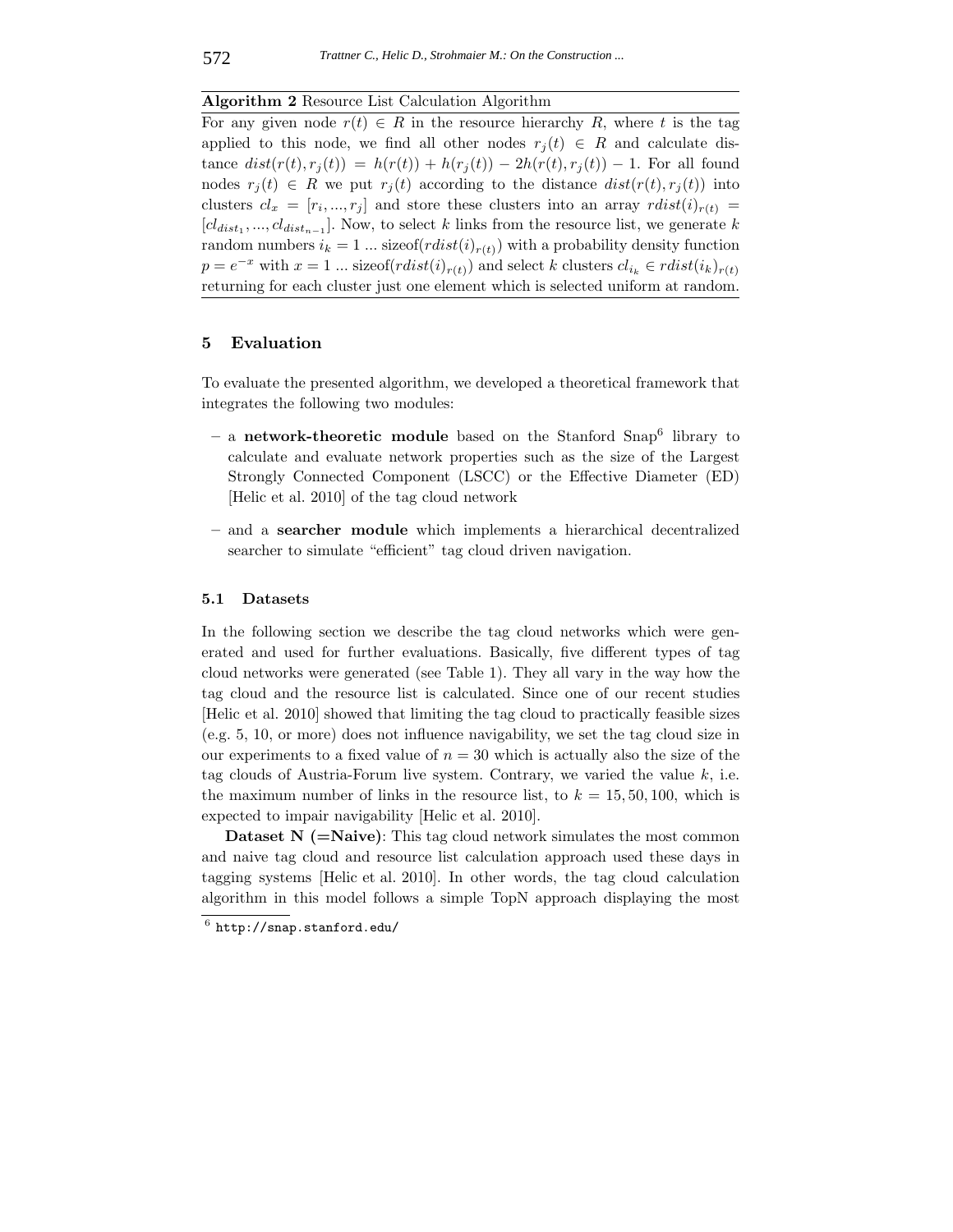| Name               | TC-Algo. R-Algo. |        | In              | k          | Nodes Links |                    |
|--------------------|------------------|--------|-----------------|------------|-------------|--------------------|
| $N_{-15}$          | TopN             | Chron. | 30              | 15         |             | 11,716 246,031     |
| $N_{-}50$          | TopN             | Chron. | 30 <sup>°</sup> | $50\,$     |             | 11,716 637,448     |
| $N_{-}100$         | TopN             | Chron. | 30              | 100        |             | 11,716 1,039,741   |
| $HN_15$            | TopN-H           | Chron. | 30              | 15         |             | 12,044 292,692     |
| $HN_50$            | TopN-H           | Chron. | 30              | $50\,$     |             | 12,044 753,482     |
| $HN_100$           | TopN-H           | Chron. | 30              | 100        |             | 12,044 1,242,580   |
| $R_{-15}$          | TopN             | Rand.  | 30              | 15         |             | 11,716 254,004     |
| $R_{-}50$          | TopN             | Rand.  | 30              | $50\,$     |             | 11,716 648,937     |
| $R_{100}$          | TopN             | Rand.  | 30              | 100        |             | 11,716 1,050,708   |
| $HR_15$            | TopN-H           | Rand.  | 30              | 15         |             | 12,044 308,183     |
| $HR_50$            | TopN-H           | Rand.  | 30              | 50         |             | 12,044 777,929     |
| HR <sub>-100</sub> | TopN-H           | Rand.  | 30              | 100        |             | $12,044$ 1,265,023 |
| $HH_15$            | TopN-H           | Hier.  |                 | 30 15      |             | 12,044 286,513     |
| HH_50              | TopN-H           | Hier.  | 30              | 50         |             | 12,044 727,252     |
| HH <sub>-100</sub> | TopN-H           | Hier.  | 30              | <b>100</b> |             | $12,044$ 1,199,263 |

 $\lim_{\alpha \to 1}$   $\lim_{\alpha \to 1}$   $\lim_{\alpha \to 1}$   $\lim_{\alpha \to 1}$   $\lim_{\alpha \to 1}$ 

 $TC\text{-}Algo. = Tag Cloud Calculation Algorithm, R-Algo. = Resource List$  $Calculation$  Algorithm,  $TopN-H = TopN$  Hierarchically, Chron.  $=$ Chronologically Sorted, Rand. = Randomly Sorted, Hier. = Hierarchically

Sorted.

**Table 1:** Tag cloud network statistics: Number of nodes and links.

frequent *n* tags in the tag cloud while the resource list calculation algorithm sorts the resources descending chronological order and selecting the *k* most top resources.

**Dataset HN (=Hierarchical Naive)**: This tag cloud network is generated using the hierarchical tag cloud calculation algorithm introduced in Algorithm 1. The resource list is calculated sorting the resources (links) chronologically in descending order and selecting the *k* most top resources.

**Dataset R (=Random)**: This tag cloud network using a naive TopN algorithm (cf. Dataset G) for tag cloud calculations displaying the most frequent *n* tags in the tag clouds. The resource list is generated selecting *k* resources uniform at random.

**Dataset HR (=Hierarchical Random)**: This tag cloud network is generated using the hierarchical tag cloud algorithm introduced in Algorithm 1. The resource list is calculated selecting *k* resources uniform at random.

**Dataset HH (=Hierarchical Hierarchical)**: This tag cloud network is generated using the hierarchical tag cloud algorithm introduced in Algorithm 1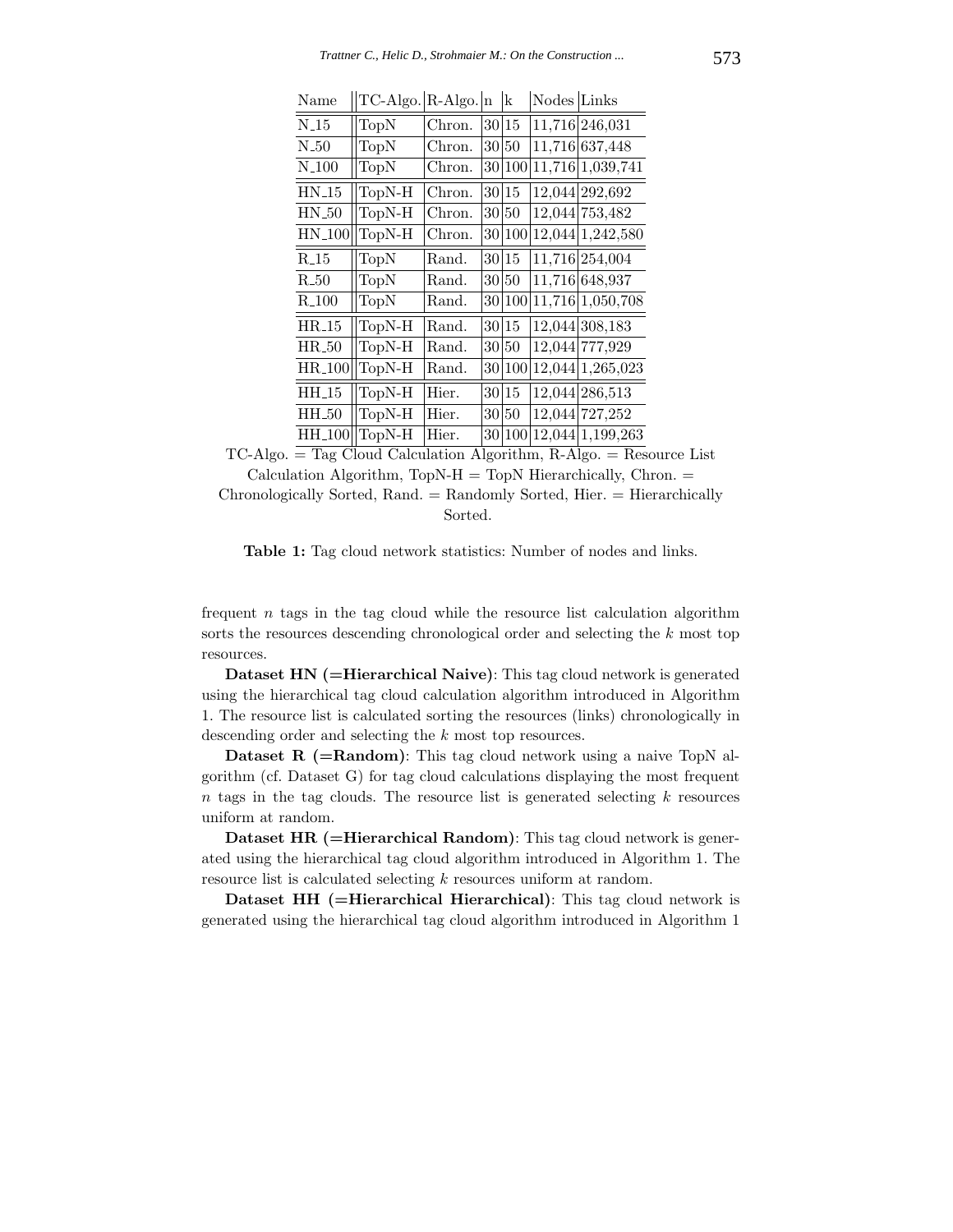| Name              | TC-Algo. R-Algo. n |        |     | k      | LSCC                              | ED. | NAV    |
|-------------------|--------------------|--------|-----|--------|-----------------------------------|-----|--------|
| N <sub>-15</sub>  | TopN               | Chron. |     | 30 15  | $0.567002 5.99404 $ unnav.        |     |        |
| $N_50$            | TopN               | Chron. |     | 30 50  | $0.761011 5.39847 $ unnav.        |     |        |
| $N_{-}100$        | TopN               | Chron. |     | 30 100 | $0.863008 5.93894 $ unnav.        |     |        |
| $HN_15$           | TopN-H             | Chron. |     | 30 15  | 0.566008 3.47673                  |     | unnav. |
| $HN_50$           | TopN-H             | Chron. |     | 30 50  | $0.755314 2.93258 $ unnav.        |     |        |
| <b>HN_100</b>     | TopN-H             | Chron. |     | 30 100 | $0.856941 2.90164 $ unnav.        |     |        |
| $R_{-15}$         | <b>TopN</b>        | Rand.  |     | 30 15  | 0.949983 5.93975  <sub>nav.</sub> |     |        |
| $R_{-}50$         | TopN               | Rand.  |     | 30 50  | 0.949983 5.03066 nav.             |     |        |
| R <sub>-100</sub> | TopN               | Rand.  |     | 30 100 | $0.949983 5.43866 n$ av.          |     |        |
| $HR_15$           | TopN-H             | Rand.  |     | 30 15  | 0.968034 3.73302 nav.             |     |        |
| $HR_50$           | TopN-H             | Rand.  |     | 30 50  | $0.968034 3.17498 n$ av.          |     |        |
| <b>HR_100</b>     | TopN-H             | Rand.  |     | 30 100 | 0.968034 2.90565  <sub>nav.</sub> |     |        |
| $HH_15$           | TopN-H             | Hier.  |     | 30 15  | 0.968034 3.46743  <sub>nav.</sub> |     |        |
| HH <sub>-50</sub> | TopN-H             | Hier.  | 301 | 50     | 0.968034 2.92611 nav.             |     |        |
| <b>HH_100</b>     | $ TopN-H $         | Hier.  |     |        | $30 100 0.968034 2.92633 nav.$    |     |        |

 $\lim_{\Omega \to 0}$   $\lim_{\Omega \to 0}$   $\lim_{\Omega \to 0}$   $\lim_{\Omega \to 0}$   $\lim_{\Omega \to 0}$ 

 $TC\text{-}Algo. = Tag Cloud Calculation Algorithm, R-Algo. = Resource List$  $Calculation Algorithm, Chrom. = Chromologically Sorted, Rand. = Randomly$ Sorted, Hier. = Hierarchically Sorted, LSCC = Largest Strongly Connected Component,  $ED = Effective Diameter, NAV = Navigability, TopN-H = TopN$ Hierarchically Calculated, unnav. = unnavigable, nav. = navibale

Table 2: Tag cloud network dataset statistics: Largest Strongly Connected Component, Efficient Diameter and Navigability.

and the hierarchical resource list algorithm introduced in Algorithm 2.

#### **5.2 Evaluating Navigability**

In order to evaluate whether the generated tag cloud networks are navigable or not, the size of the largest strongly connected component (LSCC) and the effective diameter (ED) was calculated. As already defined before (see Section 3.1), we consider navigable networks to be networks that have a low diameter bounded logarithmically and a giant component. As shown in Table 2, naive constructed tag cloud networks  $(N_115 - N_100$  and  $HN_115 - HN_100$  are formally seen not navigable. This is the case, since these types of networks do not have a giant component containing nearly almost all nodes of the network. Contrary, all other networks form navigable network structures, i.e. they contain a giant component and an effective diameter that is bounded logarithmically. Note, networks built on such a hierarchical approach generate networks that have a lower diameter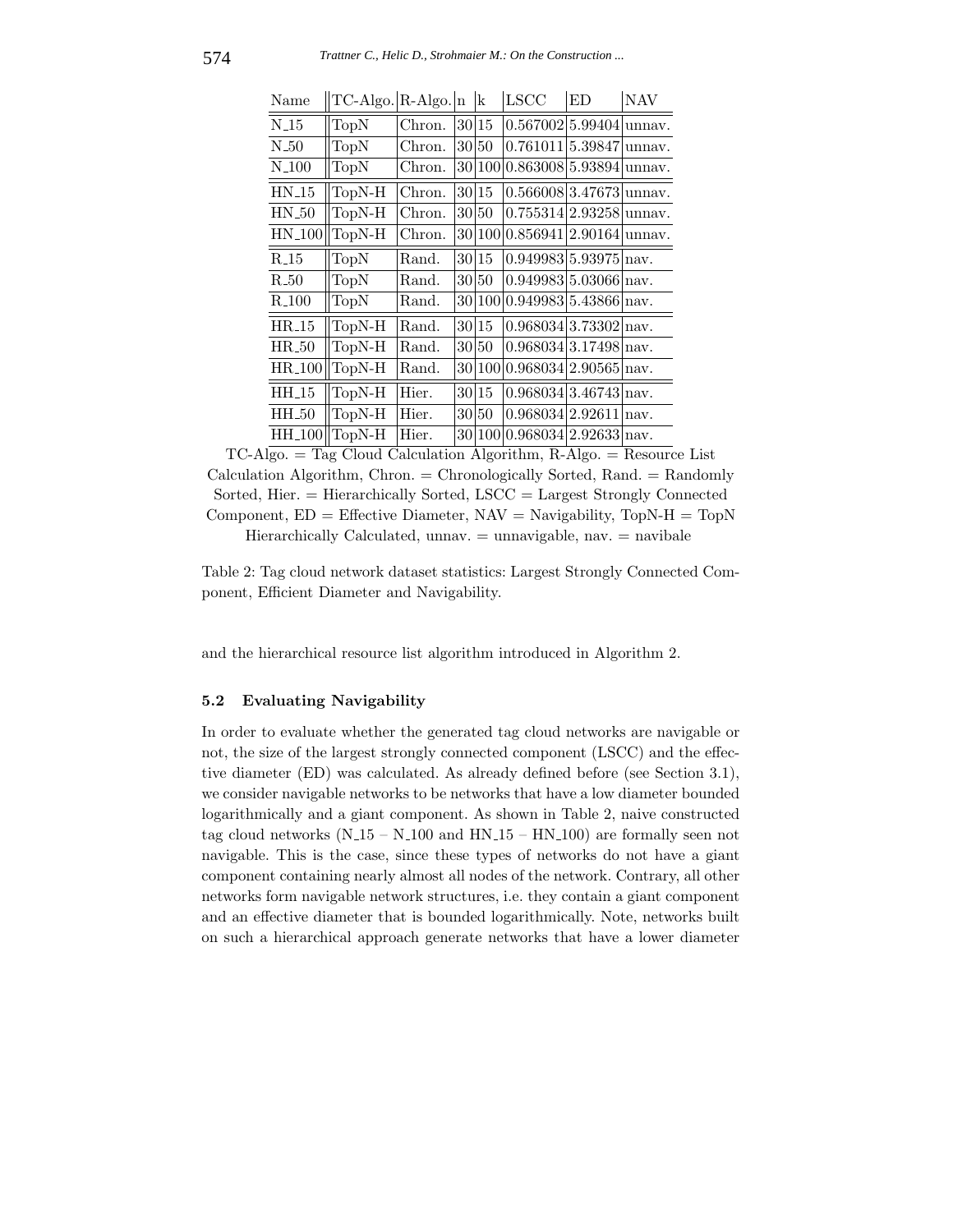

Figure 4: Shows an example of a resource-specific tag cloud network in Austria-Forum and a search through it.

than networks implementing a general TopN tag cloud calculation approach. This is not surprising, since such networks generate more long range links from category-pages to sub-pages, i.e. they shorten the paths to reach the sub-pages in the system.

#### **5.3 Evaluating Efficiency**

In order to evaluate the efficiency of our new approach, a hierarchical decentralized searcher was developed to simulate "efficient" tag cloud driven navigation. The searcher is basically an adoption of the work made by [Adamic and Adar] which uses background knowledge from the underlaying resource network structure to navigate the tag cloud network.

To model tag cloud based navigation, we define the tag cloud network as a bipartite hypergraph of the form  $V = R \cup T$  [Helic et al. 2010], where *R* is the set of resources and *T* the set of tags. Since the resource lists are limited to a certain value *k* which forces the tag cloud network to collapse into a directed unipartite tag-resource network (with resource specific tags), we developed a searcher that walks along the underlying projected directed resource-resource network.

In Algorithm 3, the actual searcher algorithm is presented. In words, the algorithms works as follows:

To find a certain target resource *w* (e.g. tagged as "domkirche") from a certain start node *v* (e.g. tagged as "schloß") within the network (see Figure 4), the searcher first selects all adjacent nodes *v<sup>i</sup>* for the start node and then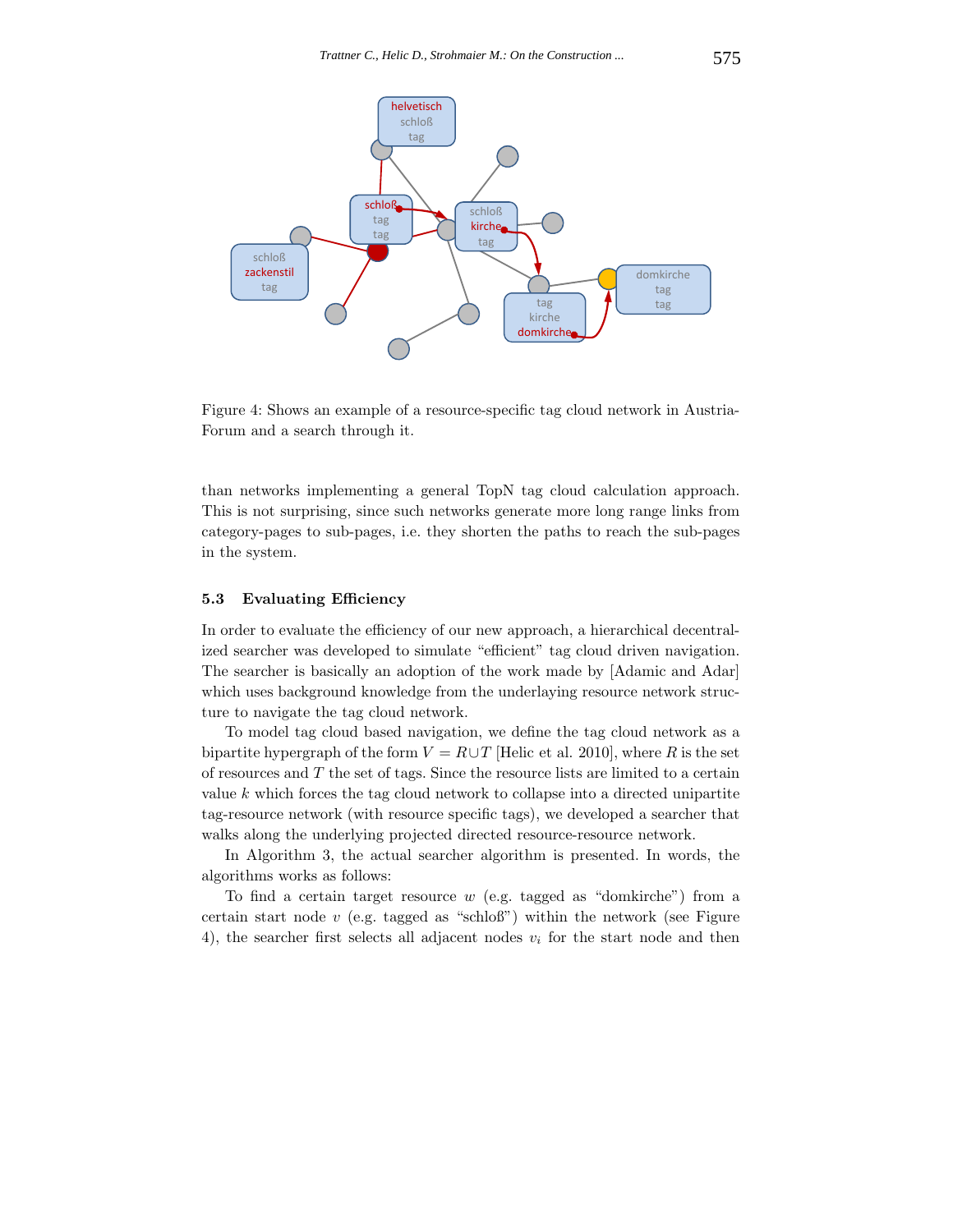**Algorithm 3** Hierarchical Decentralized Searcher (cf. [Adamic and Adar])

**Searcher:** resource-resource graph *G*, resource-hierarchy *T*, start node *v*, target node *w* **while**  $v = w$  **do**  $v_i \leftarrow$  get all adjacent nodes  $\in G$  from v // finds closest node according to  $dist = dist_{min}$  $//$  where  $dist(v_i, w) = h(v_i) + h(w) - 2h(v_i, w) - 1$  $v \leftarrow \text{findClose} (v_i, T)$ **end while**



Figure 5: Shows an example of the Austria-Forum resource - taxonomy and a sample of tags they have applied.

selects the node  $v$  from the network ("kirche") that has the shortest distance  $dist(v_i, w) = h(v_i) + h(w) - 2h(v_i, w) - 1$  to *w* node in the resource taxonomy *T*, with  $h(v_i)$ ,  $h(w)$  being the heights of the two nodes  $v_i$ , w in the hierarchy and with  $h(v_i, w)$  being the height of the least common ancestor of the two nodes  $v_i, w$  in the hierarchy [Adamic and Adar]. In the next step, the adjacent nodes of *v* are again selected and the distances  $dist(v_i, w)$  are calculated, while the node *v* with shortest distance is selected in the end. The process is continued until the target node *w* is reached.

In order to get statistically significant results, we simulated 100,000 searchrequests starting randomly selected at a certain resource  $v_i$  and targeting at certain randomly selected resource  $w_i$  in the tag cloud network. Note, only search pairs  $v_i, w_i$  were considered for the simulations for which a path  $(v_i, w_i)$  was present in the network. The upper limit for a search was set to a value of max-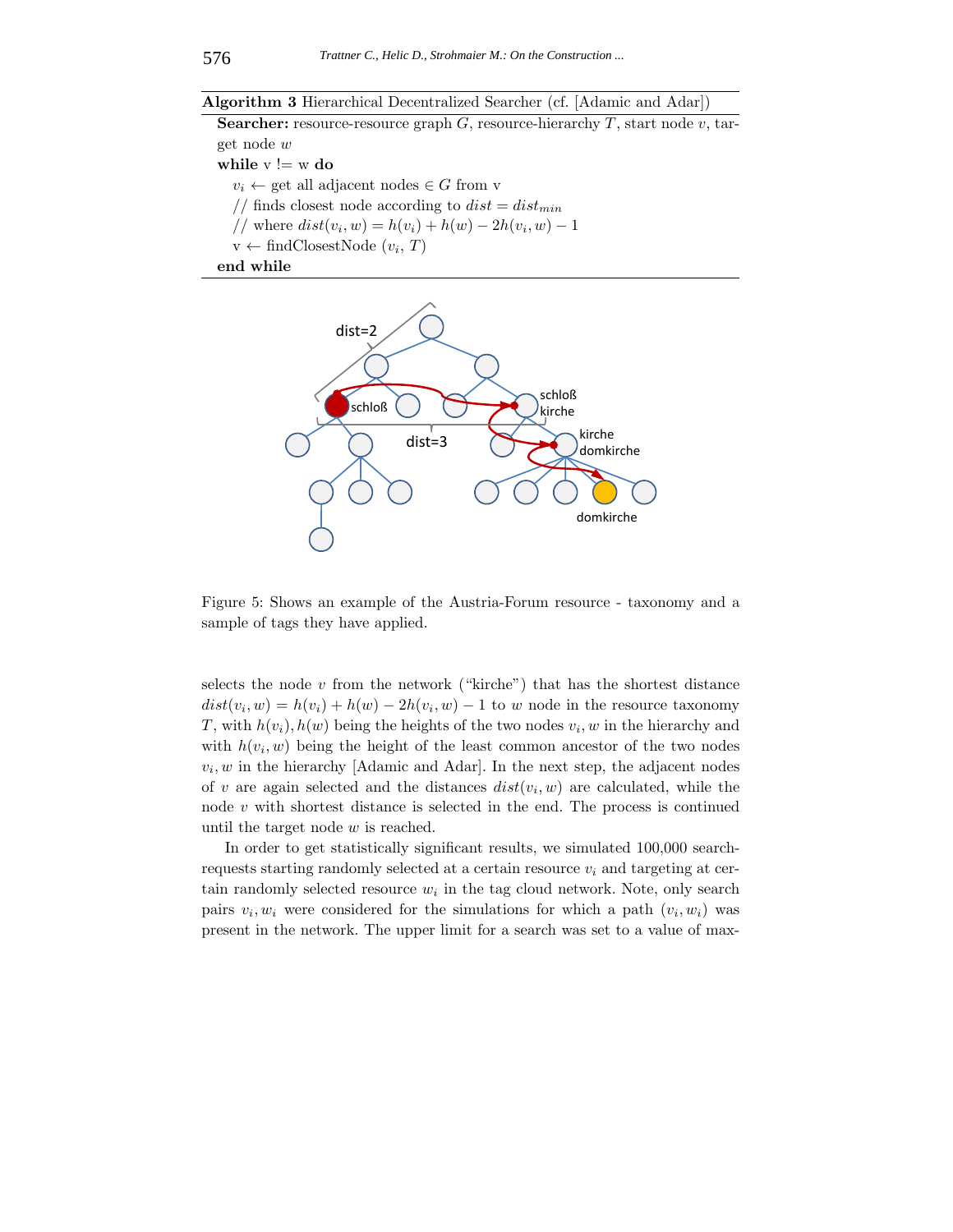

Figure 6: Error Rate for different types of networks. As expected, hierarchically generated networks (see network HG, HR and HH) perform significantly better than naive generated tag cloud networks (see network G and R).

imum 100 hops in the simulations, i.e. we canceled searches which took more than 100 hops to find a target node  $w_i$ . If the searcher was not able to find a path further in the tag cloud network, we canceled the search task as well. If a search task was being canceled, we did not reset the searcher to find a new path for the same search pair  $v_i, w_i$ .

As shown in Figure 6, flat and paginated tag cloud networks (labeled as network G and R in Figure 6) produce poor results for a naive hierarchical search algorithm in such networks. The reason for this behavior is the fact that the searcher frequently lands on a sink in the tag cloud network. This is the case since the resource has already been visited before or there is no link offered by the resource the searcher can follow anymore due to the low number of links (see Table 1) because of the pagination effect. "Expanded" networks implementing a hierarchical tag cloud algorithm (see Algorithm 1) perform even better in finding paths from resources  $v_i$  to a resources  $w_i$  in the network. For instance, for paginated resource lists and hierarchically calculated tag clouds (cf. network N and NH in Figure 6), the searcher fails only in 27% of all cases, while without hierarchically calculated tag clouds the error rate of the searcher in more than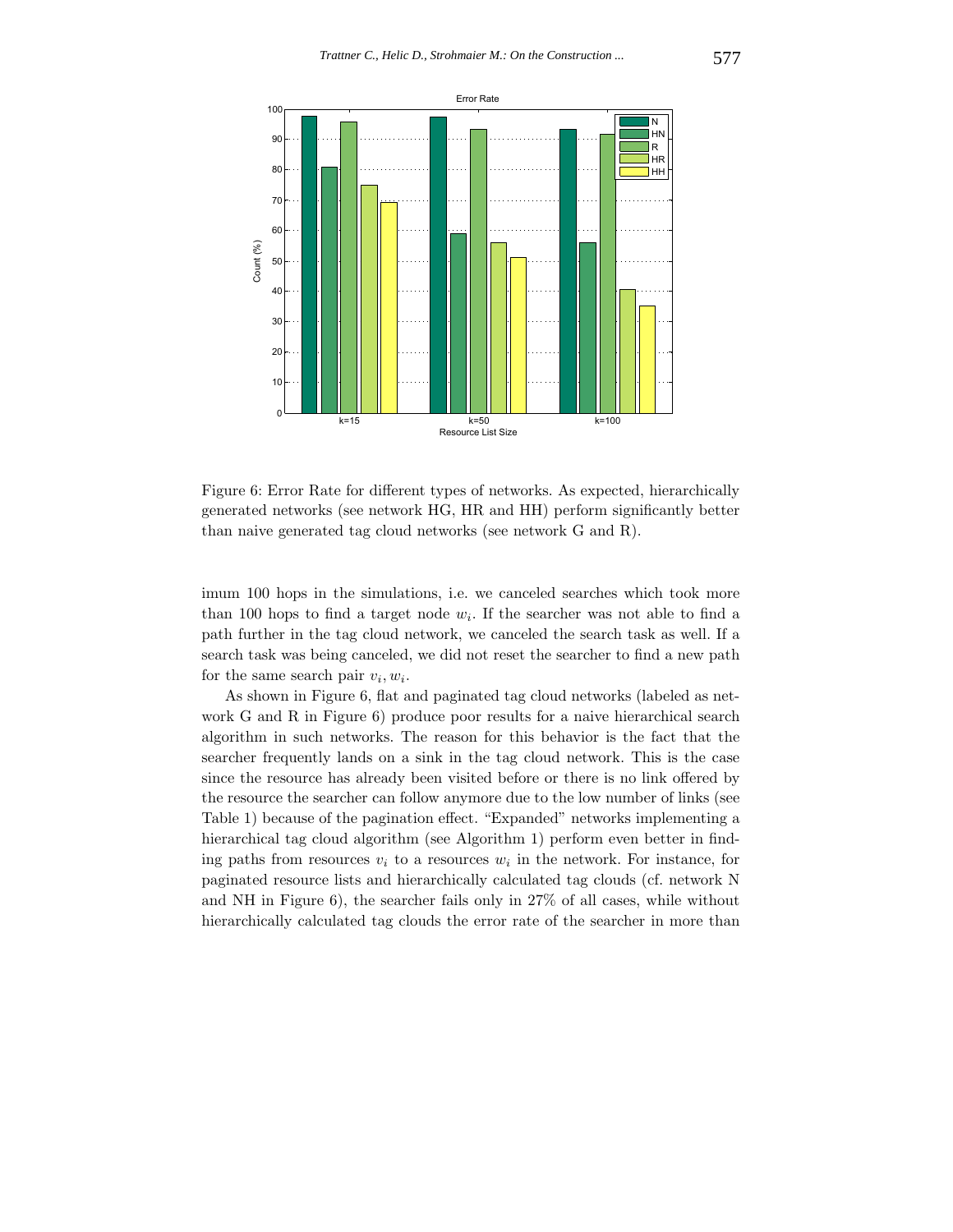

Figure 7: Hierarchical Decentralized Searcher hop-distributions for different values of  $k = 15, 50, 100$  (size of the resource list).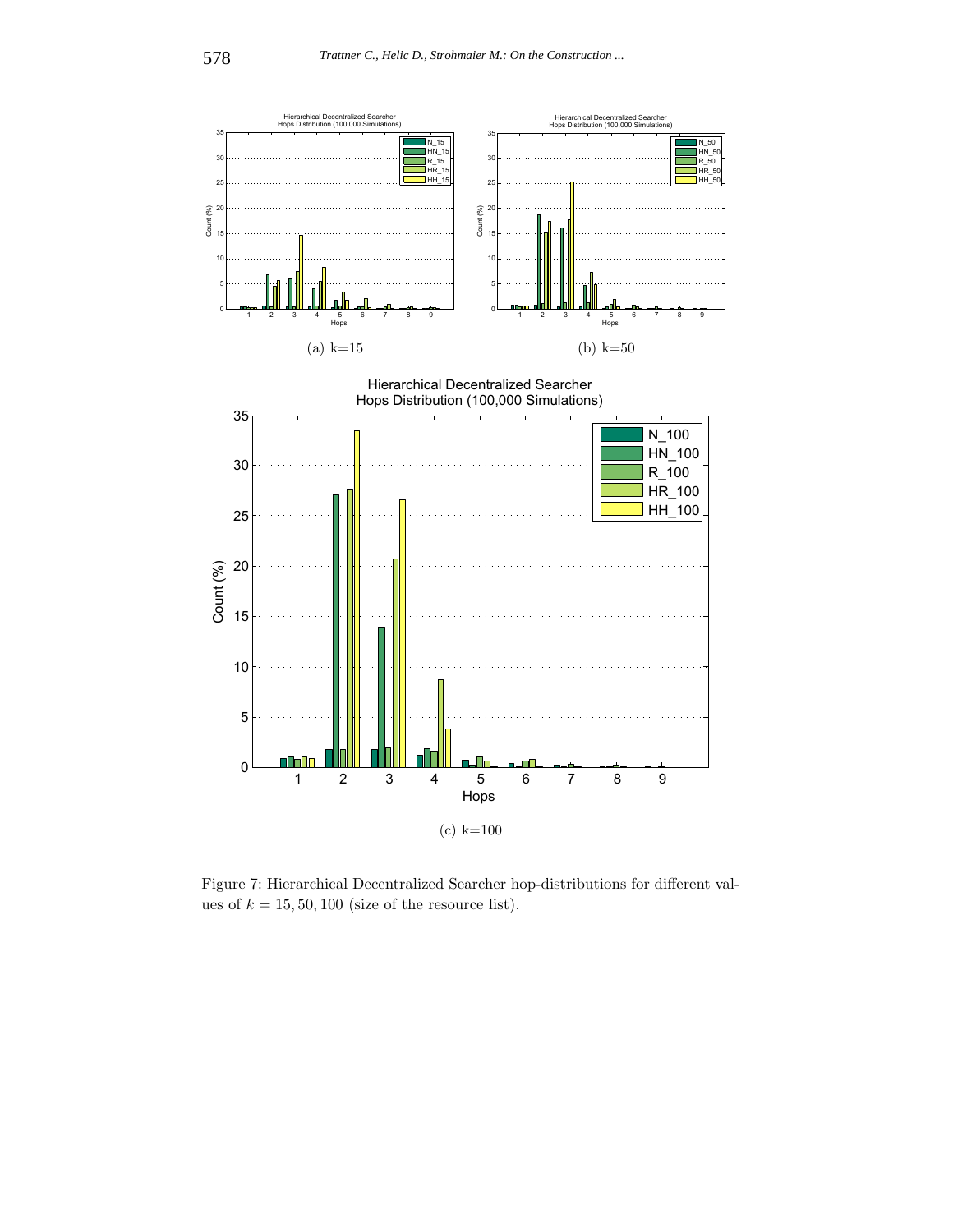89%. Furthermore, we can observe that hierarchically randomly generated networks are better navigable than all other investigated approaches (see network HR and HH in Figure 6). This is the case, since such networks provide more links between the resources of a tagging system (see Table 1) than "flat" general networks. Finally, we can investigate that networks adopting a hierarchical resource list calculation algorithm (see network HH in Figure 6) perform best by means of navigation. In case of Austria-Forum, this type of tag cloud network generates the lowest error rate and the fastest searchable network (see Figure 7) among all others.

# **6 Related Work**

In related research on tagging systems, tag clouds have been characterized as a way to translate the emergent vocabulary of a folksonomy into social navigation tools [Sinclair and Cardew-Hall 2008, Dieberger 1997]. Social navigation itself represents a multi-dimensional concept, covering a range of different issues and ideas. A distinction between direct and indirect social navigation, for example, highlights whether navigational clues are provided by direct communication among users (e.g. via chat), or whether navigational clues are indirectly inferred from historical traces left by others [Millen and Feinberg 2006]. Based on this distinction, our work only focuses on indirect social navigation in the sense that it studies the effectiveness of traces ("tags") left by users in tagging systems. Other types of social navigation emphasise the need to show the presence of others users, to build trust among groups of users, or to encourage certain behaviour [Millen and Feinberg 2006].

Researchers have discussed the advantages and drawbacks of tag clouds, suggesting that tag clouds are a useful mechanism when users' search tasks are general and explorative (for example, learn about Web 2.0), while tag clouds provide little value for specific information-seeking tasks (for example, navigate to www.cnn.com) [Sinclair and Cardew-Hall 2008]. While the paper at hand focuses on network-theoretic aspects, cognitive aspects of navigation have been studied previously using, for example, SNIF-ACT [Fu and Pirolli] and social information foraging theory [Pirolli 2009]. Other work has studied the motivations of users for tagging [Körner et al. 2010], and how they influence emergent semantic (as opposed to navigational) structures. The navigational utility of single tags has been investigated [Chi and Mytkowicz] with somewhat disappointing results. With time the tags become harder and harder to use as they lose specificity and reference too many resources. Such tags are exactly those paginated tags where new pagination algorithms are needed.

Navigation models for tagging systems have been also discussed recently. In [Ramezani et al. 2009] authors describe a navigation framework for tagging systems. The authors apply the framework to analyze possible attacks on tagging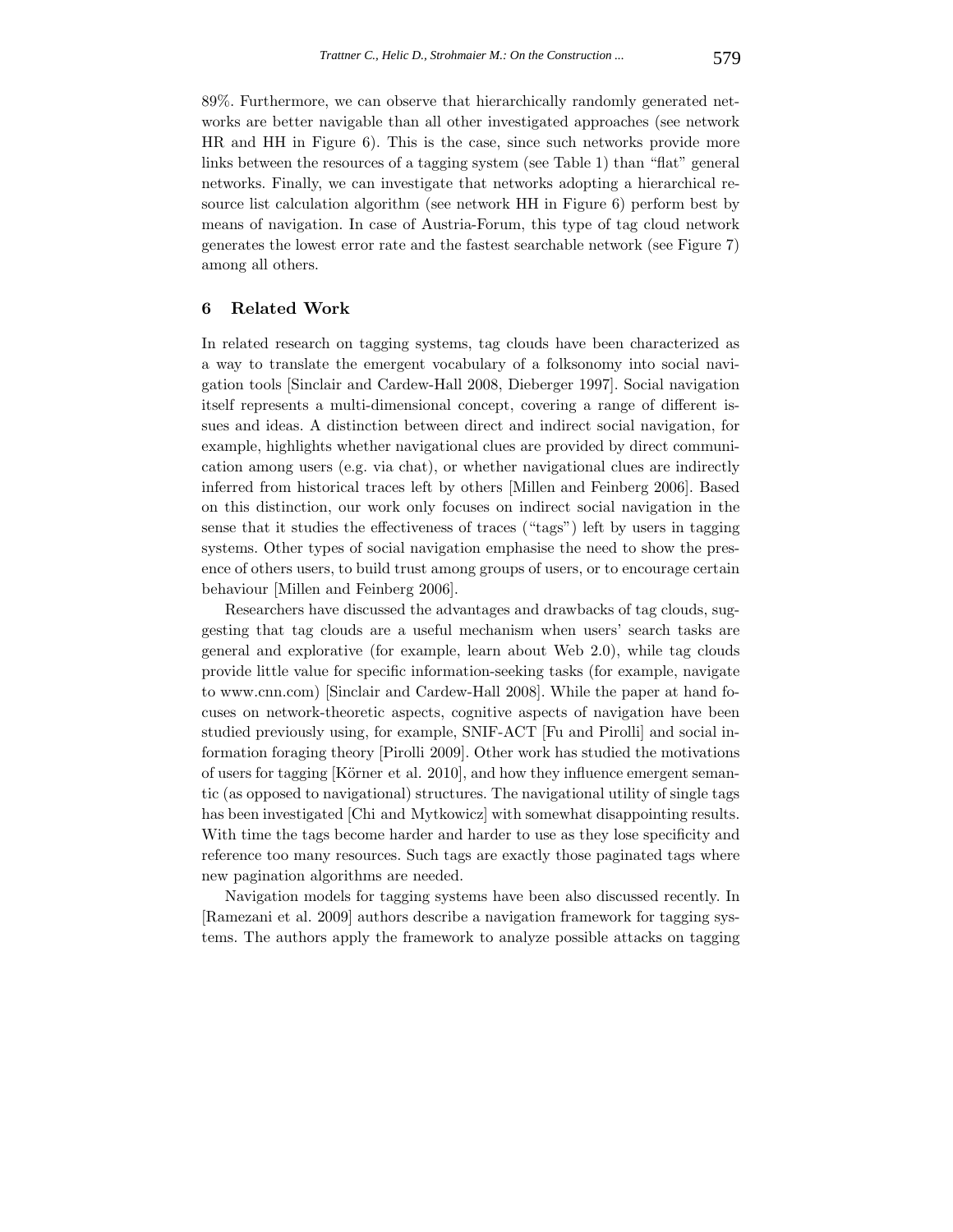systems. In principle, the framework identifies a navigation channels as any combination of the basic elements of a tagging system (users, tags, and resources). Thus, the specific combination which we investigated in this paper can be summarized as the resource-tag or tag-resource navigation channel.

Recent literature also discusses further algorithms for the construction of tag clouds. The ELSABer algorithm [Li et al. 2007] represents an example of such an effort aimed towards identifying hierarchical relationships between annotations to facilitate browsing. The work by [Aouiche et al. 2008] is another example, introducing entropy-based algorithms for the construction of interesting tag clouds. However, these algorithms have not found wide-spread adoption in current social tagging systems, and their usefulness to support navigation is largely unknown. In future work, it would be interesting to compare additional tag cloud construction algorithms with our approach. In addition, empirical studies of tagging systems have for example focused on comparing navigational characteristics of tag distributions to similar distributions produced by library terms [Heymann et al. 2010].

## **7 Conclusions and Future Work**

The main contribution of this paper is the introduction of a novel, tag-based algorithm for interlinking resources in hierarchically-structured Web content. Based on a review of tag cloud limitations and an existing hierarchical algorithm for the construction of efficiently navigable networks, we discussed, implemented, and evaluated by simulation a new approach to tag cloud construction that improves the overall navigability of social tagging systems. While the arguments laid out in this paper are of a theoretical nature, we empirically tested the navigability of link structures produced by such an algorithm and confirmed the theoretical expectations by simulation. Finally, evaluating the usability and usefulness of the proposed algorithm with end users in an experimental setting would bring new insights into the potentials and limitations of the proposed approach.

#### **Acknowledgments**

This work is funded by - BMVIT - the Federal Ministry for Transport, Innovation and Technology, program line Forschung, Innovation und Technologie für Informationstechnologie, project NAVTAG – Improving the navigability of tagging systems.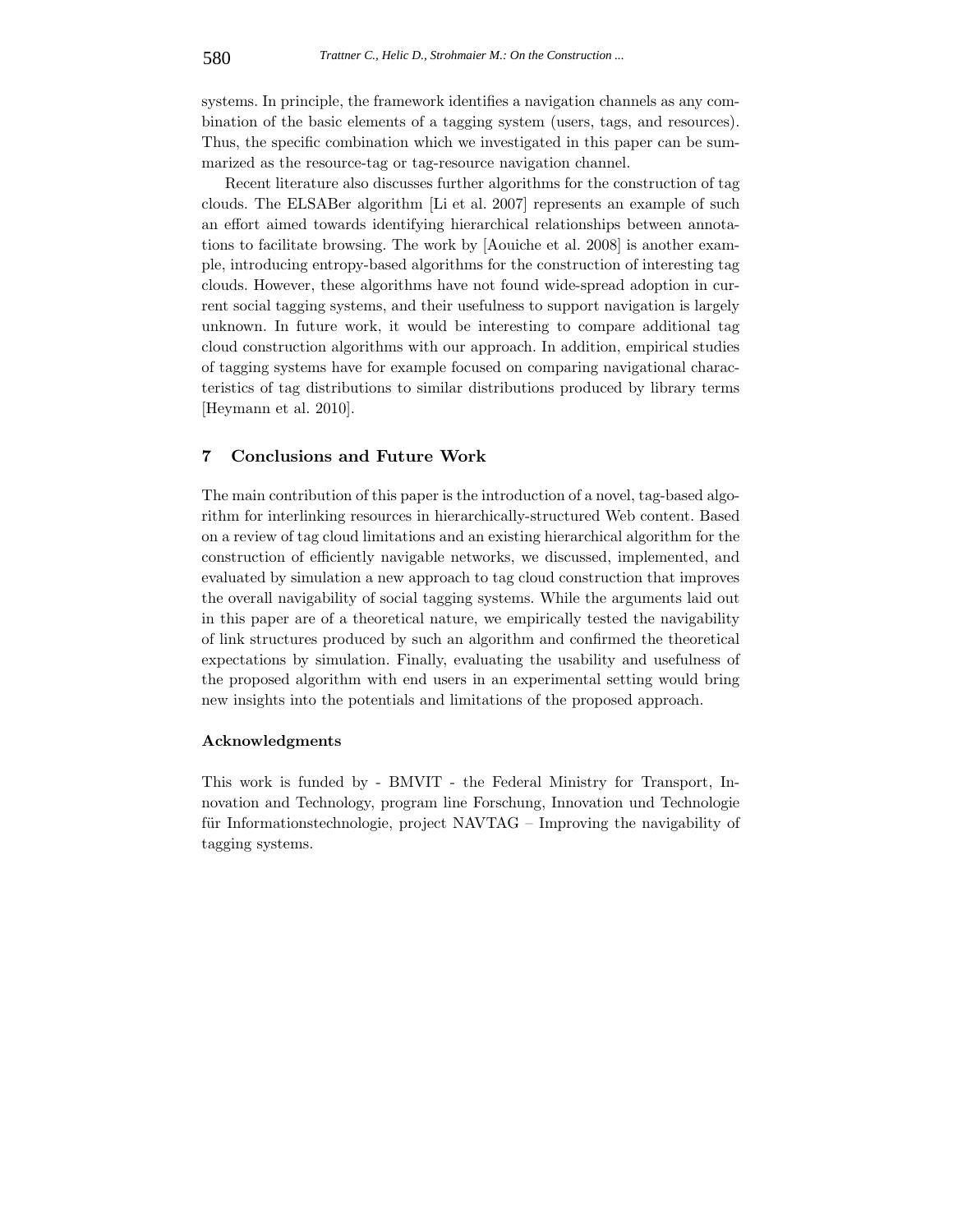#### **References**

- [Adamic and Adar] Adamic, L. and Adar, E.: How to search a social network, Social Networks, Volume 27, Issue 3, 187-203, 2005.
- [Ames and Naaman 2007] Ames, M. and Naaman., M.: Why we tag: motivations for annotation in mobile and online media. In CHI '07: Proceedings of the SIGCHI conference on Human factors in computing systems, ACM, New York, 2007.
- [Aouiche et al. 2008] Aouiche, K., Lemire, D. and Godin, R.: Web 2.0 OLAP: From Data Cubes to Tag Clouds, 4th International Conference, WEBIST 2008, Lecture Notes in Business Information Processing, Springer Berlin Heidelberg, Volume 18, 2008.
- [Bollobás and Chung 1988] Bollobás, B. and Chung, F. R. K.: The diameter of a cycle plus a random matching. In SIAM J. Discret. Math. 1(3), pp 328–333, 1988.
- [Chi and Mytkowicz] Chi, E. H. and Mytkowicz, T.: Understanding the efficiency of social tagging systems using information theory,H T '08: Proceedings of the nineteenth ACM conference on Hypertext and hypermedia, ACM, NY, 81-88,2008.
- [Dieberger 1997] Dieberger, A.: Supporting social navigation on the World Wide Web, Academic Press, Inc., Volume 46 (6), 805-825, Duluth, MN, USA, 1997.
- [Fu and Pirolli] Fu, W.T. and Pirolli, P.: SNIF-ACT: a cognitive model of user navigation on the world wide web, Hum.-Comput. Interact., Volume 22 (4), 355-412, Hillsdale, NJ, USA, 2007.
- [Hammond et al. 2005] Hammond, T., Hannay, T., Lund, B. and Scott, J.: Automatic construction and management of large open webs. Social Bookmarking Tools (I): A General Review, D-Lib Magazine, 11(4), 2005.
- [Helic et al. 2010] Helic, D., Trattner, Ch., Strohmaier, M. and Andrews, K.: On the Navigability of Social Tagging Systems, The 2nd IEEE Conference on Social Computing, SocialCom2010, Minneapolis, Minnesota, USA, 2010.
- [Heymann et al. 2010] Heymann, P., Paepcke, A. and Garcia-Molina, H.: Tagging Human Knowledge, Proceedings of the Third ACM International Conference on Web Search and Data Mining, ACM, NY, 51-61, 2010.
- [Kleinberg 2000b] Kleinberg, J. M.: The small-world phenomenon: an algorithm perspective, In Proceedings of the Thirty-Second Annual ACM Symposium on theory of Computing (Portland, Oregon, United States, May 21 - 23, 2000), STOC '00, ACM, New York, NY, 163-170, 2000.
- [Kleinberg 2000a] Kleinberg, J. M.: Navigation in a small world, Nature, vol. 406, no. 6798, August 2000.
- [Kleinberg 2001] Kleinberg, J. M.: Small-World Phenomena and the Dynamics of Information. In Advances in Neural Information Processing Systems (NIPS) 14, 2001.
- [Körner et al. 2010] Körner, C., Benz, D., Hotho, A., Strohmaier, M. and Stumme, G.: Stop Thinking, Start Tagging: Tag Semantics Emerge From Collaborative Verbosity, 19th International World Wide Web Conference (WWW2010), ACM, Raleigh, NC, USA, April 26-30, 2010.
- [Körner et al. 2010a] Körner, C., Kern, R., Grahsl, H.P, and Strohmaier, M.: Of categorizers and describers: An evaluation of quantitative measures for tagging motivation, Proceedings of the 21st ACM conference on Hypertext and Hypermedia, Toronto, Canada, 2010.
- [Li et al. 2007] Li, R., Bao, S., Yu, Y., Fei, B. and Su, Z.: Towards effective browsing of large scale social annotations, Proceedings of the 16th international conference on World Wide Web, ACM, NY, 943-952, 2007.
- [Marlow et al. 2006] Marlow, C., Naaman, M., Boyd, D. and Davis, M.: HT06, tagging paper, taxonomy, Flickr, academic article, to read, In Proceedings of the Seventeenth Conference on Hypertext and Hypermedia (Odense, Denmark, August 22 - 25, 2006), HYPERTEXT '06, ACM, New York, 2006.